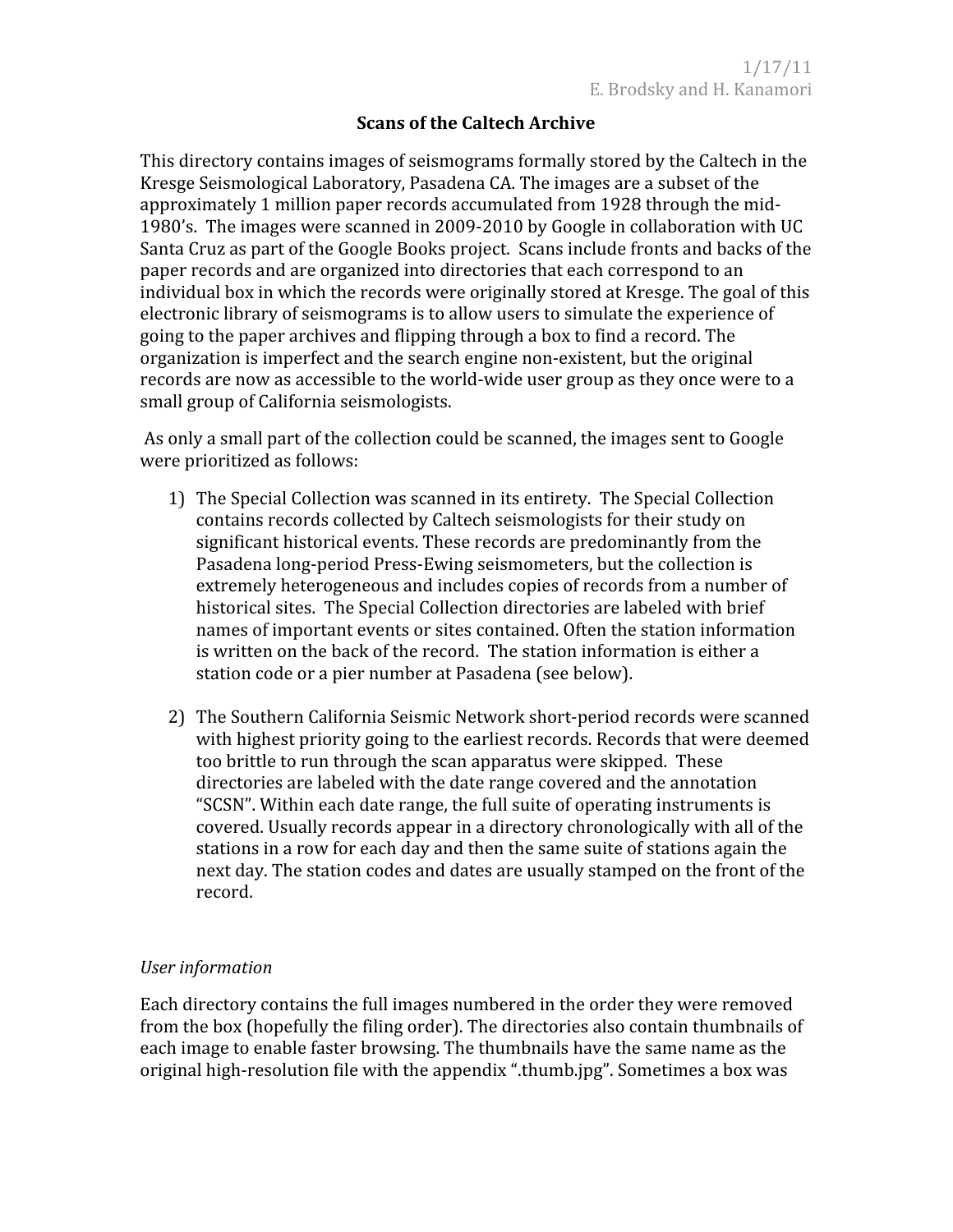split in two due to an scanner interruption. In these cases, the two directories have the
appendix
"a"
and
"b".

Each directory also will have a user-editable README. (This is not yet implemented). This is meant to be a community document to help users identify events and instrumental issues. Please read the document upon entering a directory and
add
to
it
when
you
leave.

### *Instrument
Responses*

The
two
most
common
sensor
types
in
the
archive
are
Wood‐Anderson
short‐ periods
seismometers
in
the
SCSN
and
Press‐Ewing
seismometers
in
the
special collections.
Typical
response
curves
are
in
Figure
1
and
instrument
constants
in Table 1. Further information is available in the Appendix to Kanamori (1988).

Many of the records in the special collection are marked with handwritten pier numbers on the reverse rather than instruments. These numbers correspond to a specific location in the Pasadena instrument room and the corresponding sensor changes
with
time.
The
most
common
pier
numbers
are
34A,
B
and
C
corresponding to the three components of the Press-Ewing instruments. A more complete table is not
available
at
this
time.



# Seismograph Response Curves

Figure 1. Response curves of historical seismograms (Courtesy H. Kanamori).

*Typical Seismograph Constants*